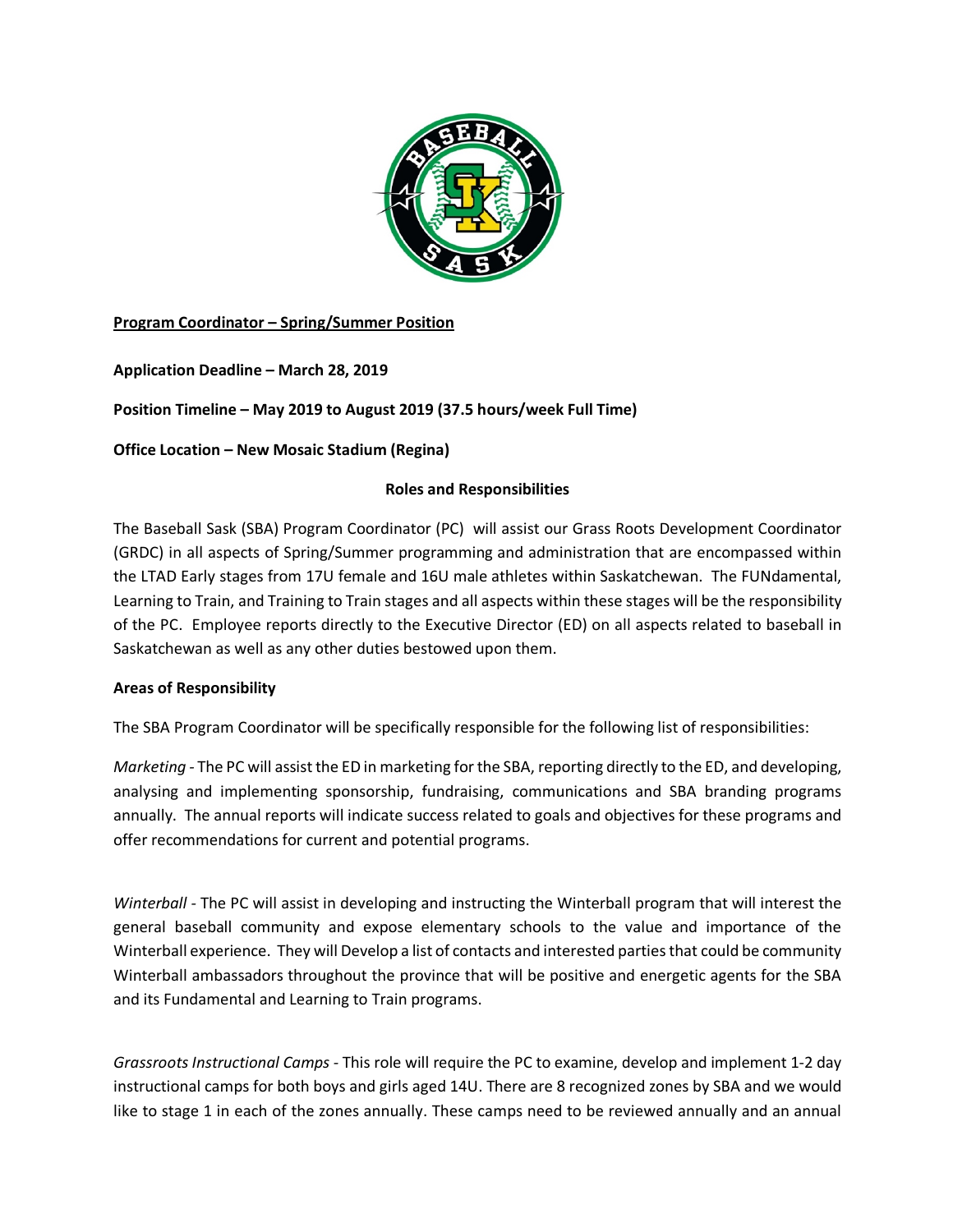report be given to the SBA Executive Director. The PC will organize administer and arrange for staffing of these events in a timely and efficient manner. If the PC cannot attend an event in person then an appropriate replacement (s) will need to be found. As well as site location, event logistics, equipment and promotions will be the responsibility of the PC.

*Rally Cap Program -* The PC will be responsible for the coordination of the Rally Cap Program. This developmental program will include the promotion and scheduling of local Rally Cap Clinics that will train 3-4 local coaches to have the ability to enable continuance of the program is that community. The SBA must take a leadership role in Rally Cap training and it will be the responsibility of the PC and GRDC to manage all aspects of this critical area of SBA operations.

"My First Pitch" – The PC will be responsible for coordinating a Baseball Canada Program that is targeted towards Mosquito aged players in giving them all early pitching instruction prior to them starting player pitch baseball. Studies have shown that they are never taught properly at that age and this leads to slower pitching development and longer games.

*Aboriginal Development -* The PC will assist SBA liaison for all Aboriginal baseball related activities with the noted exception of coaching programming. The PC will assist the GRDC provide leadership and expert guidance and advice to FSIN and Band Councils for Native and Metis communities, when necessary but will not take on a hands-on role unless directed by the ED.

*Female Baseball Development -* The PC will assist in the development and promotion of Female Baseball in Saskatchewan. Our membership numbers in female players have increased substantially recently, and we feel we can continue to improve in this area.

*Miscellaneous -* The PC may be given other duties by the ED such as NCCP, Online Membership Registration, website maintenance and other required data entry. The PC will report directly to the ED in all areas of operations.